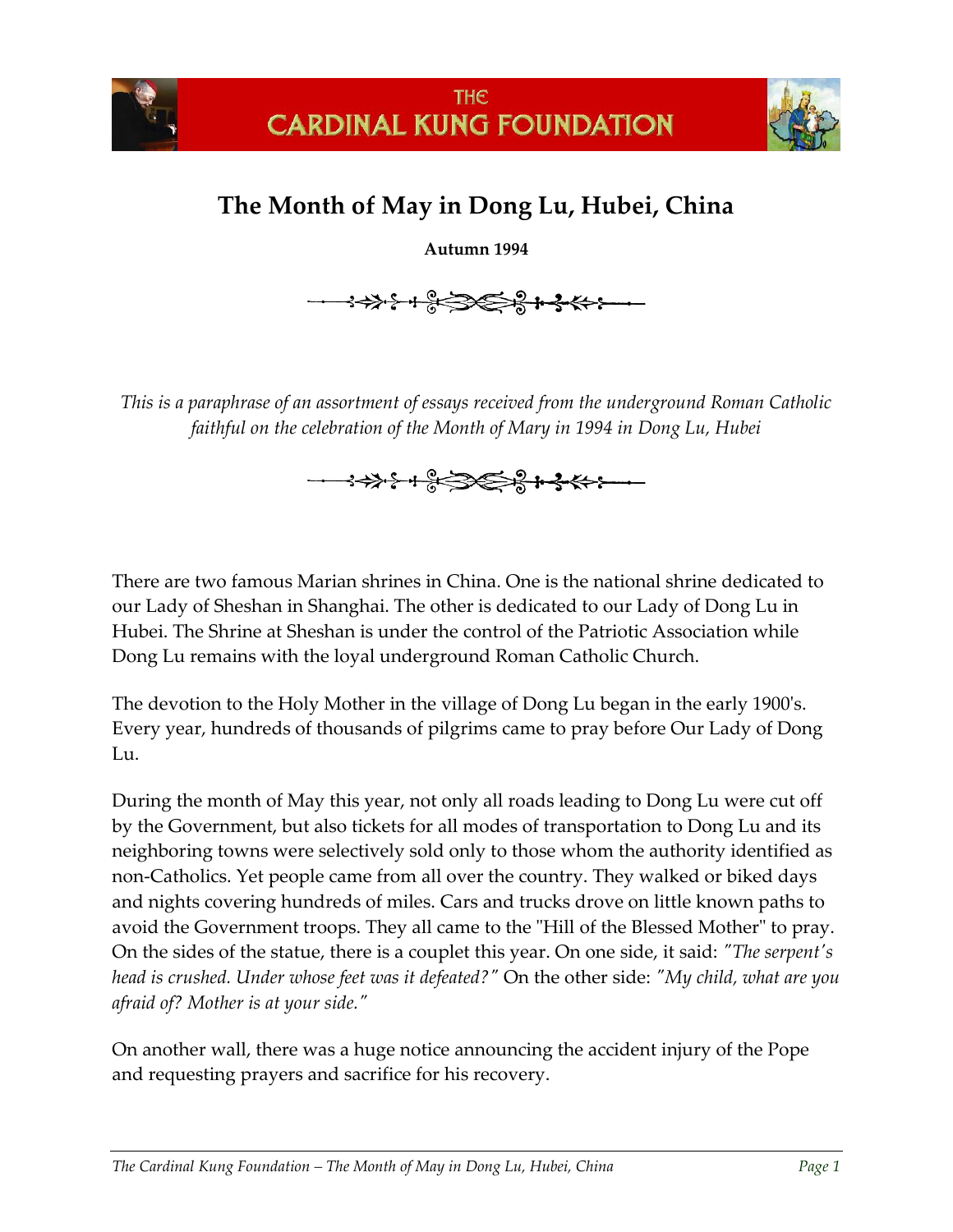Twenty-four hours a day for thirty-one days in May, tens of thousands of people knelt before the statue with both hands folded in front of their chests. After such a long suppression under the Communist government, they could no longer control their emotions and their love for Mary. Many cried openly without any restrain, because they had finally come home and knelt at the feet of their Mother Mary. They simply poured their hearts out to Mary who in turn looked at them with the most understanding smile and motherly love. There was so much to tell their Mother. After 40 years of persecution, how desperately they were in need of Mary. *"Mother of the Church and queen of China, have pity on your children! You have always been keeping the suffering Church in China in your heart, showing solicitude for our sufferings, our weaknesses, and understanding for our needs. Do not leave us. Only under your protection and direction, we have not fallen into the trap of the devil. Grant us the courage to continue our fight. Dear Mother, we beg you to look after the Church in China and to save us."*

Many faithful carefully touched Mary with their rosaries and holy pictures for a brief moment, and these rosaries and holy pictures became a priceless possession to them. There were young, old, disabled, sick, and strong. One could see a sea of humanity stretching over the field, all kneeling and praying with their hands folded. Not one person could be found distracted or talking casually. One lady and her child knelt in front of Mary. While embracing her child, tears covered the woman's face. Next to her was a middle aged man. He too was weeping and praying. Both of them were engaged in a deep conversation with Mary. There were literally tens of thousands like them weeping, praying and talking to Mary. No doubt, they were all getting the consolation from Mary after such harsh persecution with no end in sight. No doubt, they were offering all their sufferings to Mary not only for the future of the Roman Catholic Church in China, but also for their Holy Father and the Universal Church. No doubt, they were all happy to have arrived in this Hill of the Blessed Mary against great personal risks and financial sacrifice.

May the 24th is the most important feast day of Mary in China. The sky was overcast. It began to drizzle. The underground Church has no church in Dong Lu. The Mass was celebrated in the open field. About eight o'clock in the morning, the procession for the Holy Mass was about to start. Four bishops and about 120 priests arriving from underground dioceses all over China concelebrated the Mass with the main celebrant His Excellency Bishop Su Chi-Min, the auxiliary bishop of Baoding. The procession also included over 100 seminarians, 200 nuns, many deacons and minor seminarians. Just at this time, the drizzle became steady pouring rain and the rain became heavier. The procession continued. Nothing could stop their devotion to their Most Holy Mother.

Imagine the scene. There were over fifty thousand pilgrims. Few had umbrellas. Most have only a piece of vinyl sheet. When they saw the priests, seminarians, and nuns